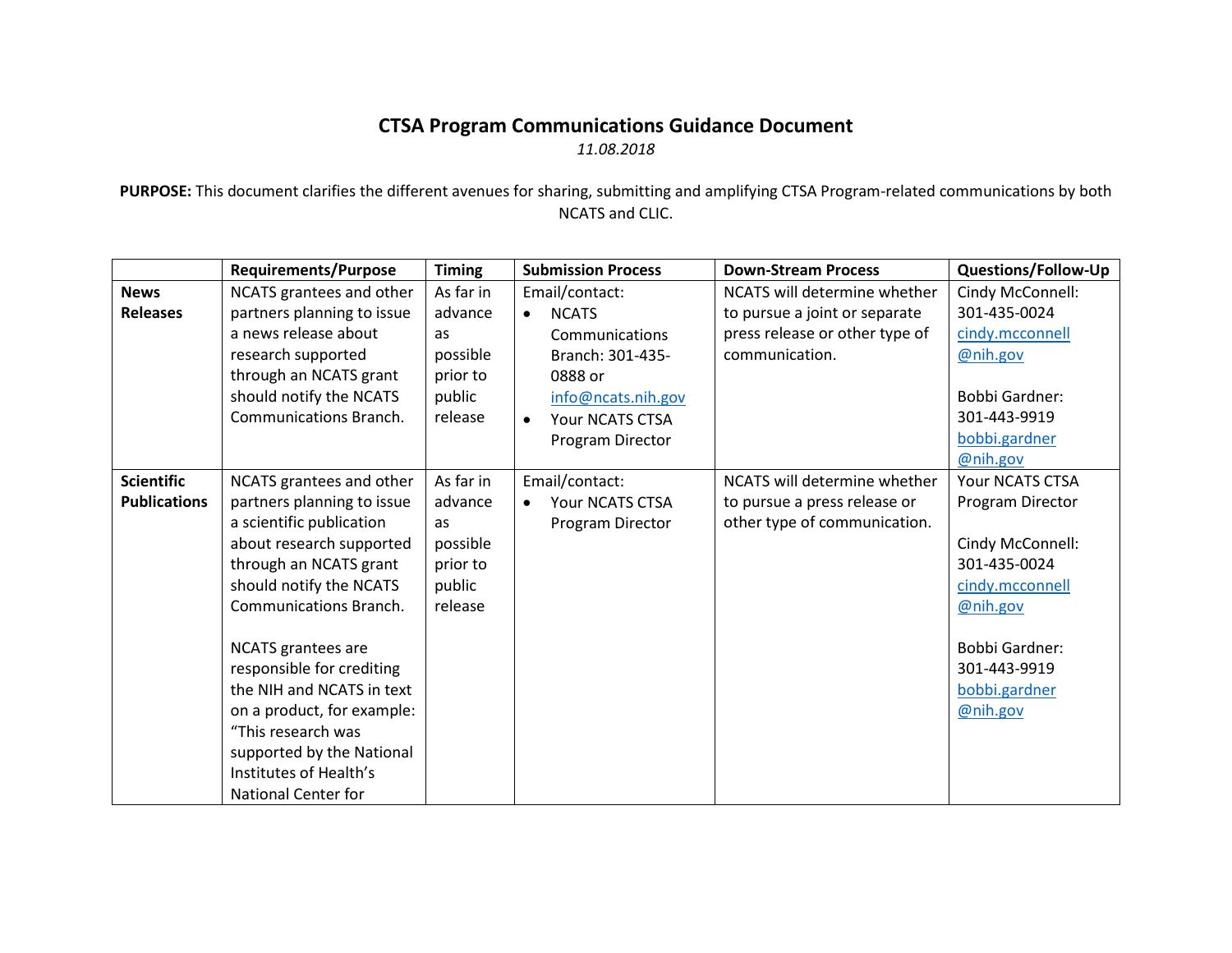|                      | <b>Advancing Translational</b>                                                                                                                                                                                                                                                                                         |         |                          |                                         |                  |
|----------------------|------------------------------------------------------------------------------------------------------------------------------------------------------------------------------------------------------------------------------------------------------------------------------------------------------------------------|---------|--------------------------|-----------------------------------------|------------------|
|                      | Sciences, grant ####."                                                                                                                                                                                                                                                                                                 |         |                          |                                         |                  |
|                      | Grantees also should<br>include a disclaimer such<br>as "The content is solely<br>the responsibility of the<br>authors and does not<br>necessarily represent the<br>official views of the<br>National Institutes of<br><b>Health or its National</b><br><b>Center for Advancing</b><br><b>Translational Sciences."</b> |         |                          |                                         |                  |
| <b>Translational</b> | <b>NCATS seeks CTSA</b>                                                                                                                                                                                                                                                                                                | Anytime | Complete the CTSA        | Selected information may be             | Your NCATS CTSA  |
| <b>Science</b>       | Program stories that                                                                                                                                                                                                                                                                                                   |         | Program WOW! Factor      | developed into future NCATS             | Program Director |
| <b>Advance</b>       | illustrate how the program                                                                                                                                                                                                                                                                                             |         | Form on the CLIC website | communications. For example:            |                  |
| <b>WOW!</b>          | is successful in improving                                                                                                                                                                                                                                                                                             |         | webform                  | General website content                 |                  |
| Factor               | the translational science                                                                                                                                                                                                                                                                                              |         |                          | <b>News Briefs</b><br>$\bullet$         |                  |
| <b>Stories</b>       | process. Related news                                                                                                                                                                                                                                                                                                  |         |                          | <b>Feature Articles</b><br>$\bullet$    |                  |
|                      | releases, publications or                                                                                                                                                                                                                                                                                              |         |                          | Scholars in the News<br>$\bullet$       |                  |
|                      | posts are not required. A                                                                                                                                                                                                                                                                                              |         |                          | NCATS e-newsletter article<br>$\bullet$ |                  |
|                      | submission simply                                                                                                                                                                                                                                                                                                      |         |                          | Twitter/Facebook/LinkedIn<br>$\bullet$  |                  |
|                      | requires the submitter to                                                                                                                                                                                                                                                                                              |         |                          | Presentations<br>$\bullet$              |                  |
|                      | explain how the                                                                                                                                                                                                                                                                                                        |         |                          |                                         |                  |
|                      | project/story is helping to                                                                                                                                                                                                                                                                                            |         |                          |                                         |                  |
|                      | improve translational                                                                                                                                                                                                                                                                                                  |         |                          |                                         |                  |
|                      | science.                                                                                                                                                                                                                                                                                                               |         |                          |                                         |                  |